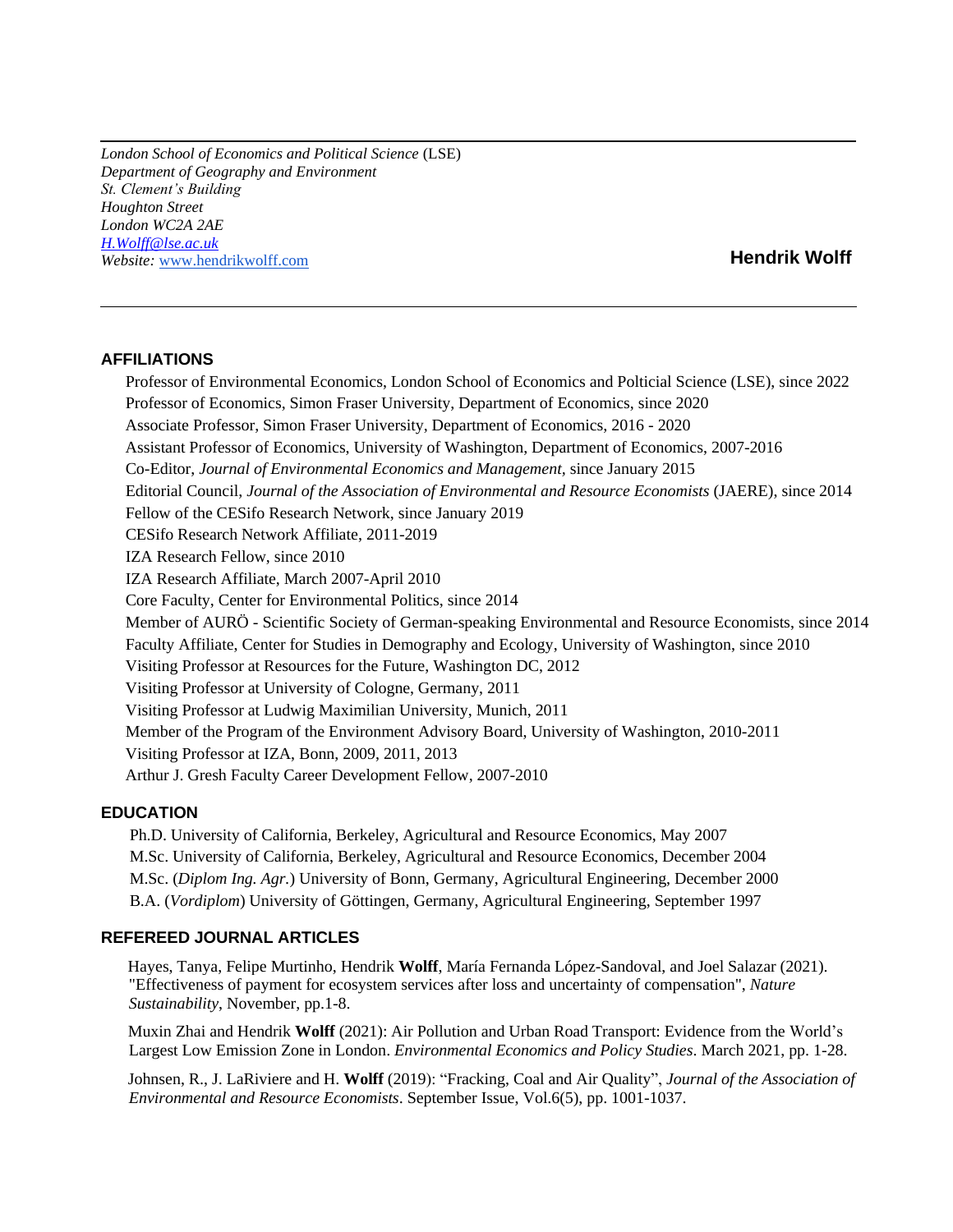Hayes, T., F. Murtinho and H. **Wolff** (2017): "The Impact of Payments for Environmental Services on Communal Lands: An analysis of the factors driving household land-use behavior in Ecuador", *World Development*, Vol. 93(5), pp. 427-446.

 **Wolff**, H. (2016): "Imposing and Testing for Shape Restrictions in Flexible Parametric Models", *Econometric Reviews*. Vol. 35(6), pp. 1013-1039.

 Albouy, D., W. Graf, R. Kellogg and H. **Wolff** (2016): "Climate Amenities, Climate Change and American Quality of Life". *Journal of the Association of Environmental and Resource Economists*, Vol. 3(1). pp. 205–246.

 Alam, S. and H. **Wolff** (2016): ["Do Pesticide Sellers Make Farmers Sick? Information Sources, Health, and](http://faculty.washington.edu/hgwolff/AlamWolff.pdf)  [Adoption of Technology in Bangladesh"](http://faculty.washington.edu/hgwolff/AlamWolff.pdf). *Journal of Agricultural and Resource Economics*, Vol. 41(1), pp. 62– 80.

 LaRiviere, J. and H. **Wolff** (2015): "The Power of the Little Blue Pill: Innovations and Implications of Life Style Drugs in an Aging Population", *Economic Inquiry,* Vol. 53(1), pp. 540-556.

 Hayes, T., F. Murtinho and H. **Wolff** (2015): "An institutional analysis of Payment for Environmental Services on collectively managed lands in Ecuador", *Ecological Economics*, Vol. 118, pp. 81-89.

- **Wolff**, H. (2014) "Keep Your Clunker in the Suburb: Low Emission Zones and Adoption of Green Vehicles", *Economic Journal*, Vol. 124(578), pp. F481-F512.
- Alix-Garcia J. and H. **Wolff** (2014): Payment for Ecosystem Services from Forests. *Annual Review of Resource Economics*, Vol. 6, pp. 361-380.
- **Wolff**, H. (2014) "Value of Time: Speeding Behavior and Gas Prices", *Journal of Environmental Economics and Management*, Vol. 67(1), pp. 71-88.
- Watkins, K. and H. **Wolff** (2013): Analysis of Heterogeneous Speeding Behavior. *Transportation Research Record: Journal of the Transportation Research Board*, Vol. 2375, pp. 29-36. Doi: 10.3141/2375-04.
- **Wolff**, H., H. Chong and M. Auffhammer (2011): "Classification, Detection and Consequences of Data Error: Evidence from the Human Development Index", *Economic Journal,* Vol. 121(June), pp.843-870.
- Fuchs, A. and H. **Wolff** (2011): "Concept and Unintended Consequences of Weather Index Insurance: The Case of Mexico", *[American Journal of Agricultural Econo](http://www.aaea.org/fund/pubs/ajae/)mics* 93(2), pp. 505–511.
- **Wolff**, H., T. Heckelei and R. Mittelhammer (2010): "Imposing Curvature and Monotonicity on Flexible Functional Forms". *Computational Economics,* 36(4), pp. 309-339.

 **Wolff**, H. and L. Perry: (2010): "Trends in Clean Air Legislation in Europe: Particulate Matter and Low [Emission](http://faculty.washington.edu/hgwolff/REEP%20Dec1%20Wolff%20Perry.pdf)  [Zones"](http://faculty.washington.edu/hgwolff/REEP%20Dec1%20Wolff%20Perry.pdf). *Review of Environmental Economics and Policy*. 4(2), pp. 293-308.

- Kellogg, R. and H. **Wolff** (2008): "Daylight Time and Energy: Evidence from an Australian Experiment", *Journal of Environmental Economics and Management*, 56, pp. 207-20, lead article. Recipient of the 2009 JEEM best paper award.
- **Wolff** H., and P. Villalobos (2004): "Willingness to Pay for Clean Air in Chile." *Ecosostenible*, 61(6), pp. 42-48. In Spanish. English version presented at *Econometric Society Meeting, Sao Paulo*, 2002.
- Britz, W., T. Heckelei and H. **Wolff** (2003): "Symmetric Positive Equilibrium Problem: A framework for rationalizing economic behavior with limited information: Comment." *[American Journal of Agricultural](http://www.aaea.org/fund/pubs/ajae/)  [Econo](http://www.aaea.org/fund/pubs/ajae/)mics*, 85(4).
- Heckelei, T. and H. **Wolff** (2003): "Estimation of constrained optimisation models for agricultural supply analysis based on generalised maximum entropy." *[European Review of Agricultural Economics](http://erae.oupjournals.org/)*. 30(1), pp. 27-50.
- Latacz-Lohmann, U., G. Recke, and H. **Wolff** (2001): "Determinants to Switch from Conventional to Biological Farming and the Concept of Path Dependence." *[German Journal of Agricultural Economics](http://www.agroonline.de/agrarwirtschaft/index.html)*, 50(7), pp. 433-438.
- **Wolff**, H. and G. Recke (2000): "Path Dependence and Implementation Strategies for Integrated Pest Management." *[Quarterly Journal of International Agriculture](http://www.agrar.hu-berlin.de/qjia/)*, 39(2), pp. 149-171.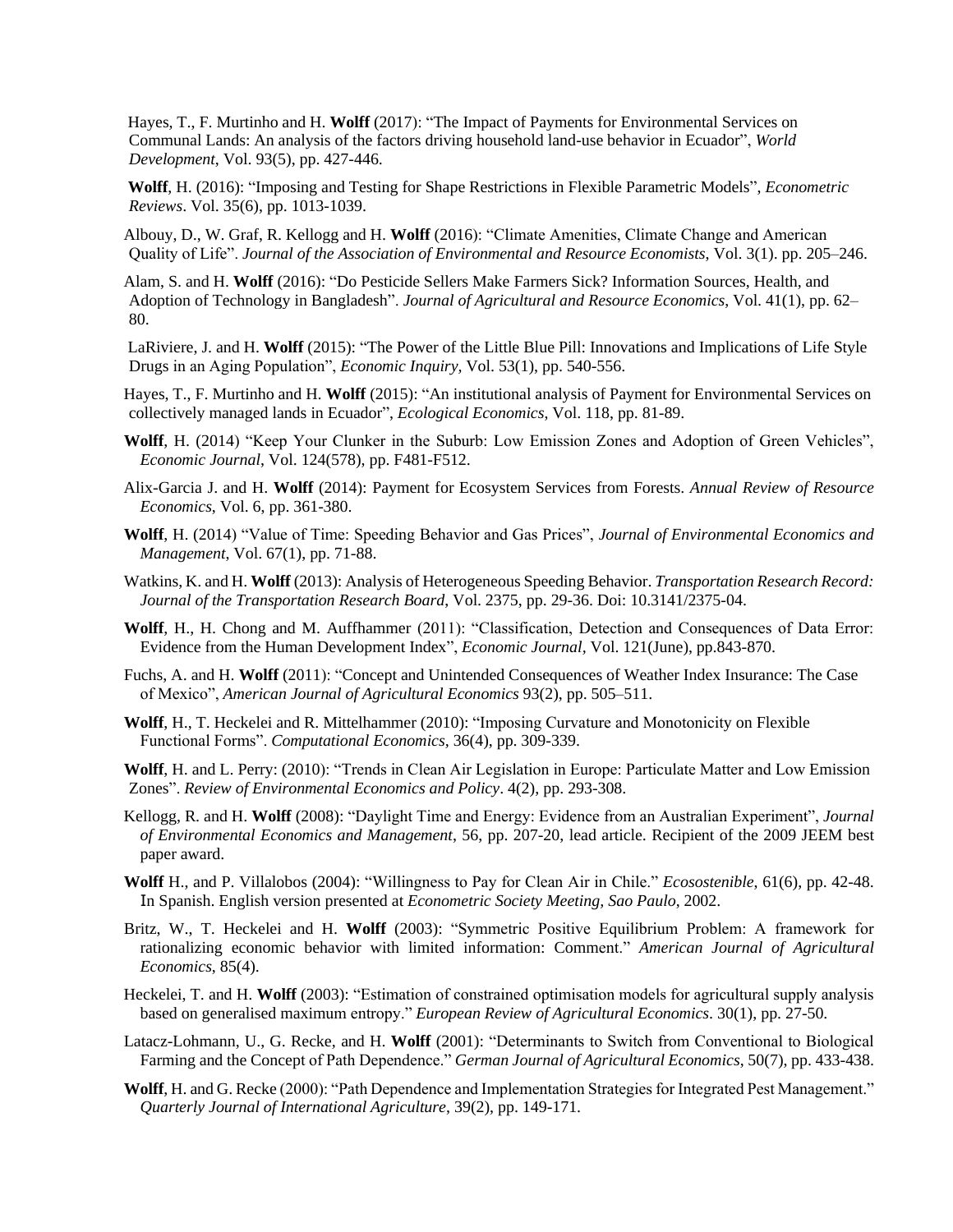## **BOOK CHAPTERS AND OTHER PUBLICATIONS**

- **Wolff**, H. (2019): An Open Data Architecture for the New Mobility Industry, TransLink, Vancouver 2019.
- Azevedo, D., H. **Wolff** and A. Yamazaki (2019): Do Carbon Taxes Kill Jobs? New Evidence of "Job Shifting", Guest Blog, Smart Prosperity Institute.
- **Wolff**, H. *et al.* (2019): Air Pollution in Mongolia: Opportunities for further Actions, Public Expenditure Review. UNDP. Published September 18, 2019.
- McKenna, Catherine *et al*. (2017): *Clean Energy Strategy and Climate Change Forum*. Special Addendum to the China Council for International Cooperation on Environment and Development (CCICED) AGM Report.

*Note: Catherine Mckenna is the Minister of the Environment, Canada.* 

 **Wolff**, H. and Torben Jensen (2017): The Video Method: Empowering and Controlling Learning Environments in a Predominantly ESL (English as a second Language) Classroom. Institute for the Study of Teaching and Learning in the Disciplines.

 Fuchs, A. and H. **Wolff** (2016): "Drought and Retribution: Evidence from a Large-Scale Rainfall-Indexed Insurance Program in Mexico". *World Bank Policy Research Working Papers*, [https://doi.org/10.1596/1813-](https://doi.org/10.1596/1813-9450-7565) [9450-7565,](https://doi.org/10.1596/1813-9450-7565) Vol. 41(1), pp. 62–80.

- **Wolff**, H. (2014): 'Low Emission Zones': Incentives to switch to green vehicles produce big health benefits, *Royal Economic Society Media Briefings*.
- **Wolff**, H. (2014): Low-Emission-Zones reduce fine dust pollution in German cities. June 2, 2014, *IZA News Room*.
- **Wolff**, H. (2014): Umweltzonen verbessern Luftqualität in deutschen Städten, June 25, 2014, *IZA News Room*.
- Arruda, C., Azour, J., Bai, C., Timothy Besley, Cho, D., Sergei Guriev, Labelle, H., Landau, J., Maira, A., Trevor, M. and **Wolff**, H. (2013)[: Independent Panel Review of the Doing Business Report.](http://faculty.washington.edu/hgwolff/Doing%20business%20review%20panel%20report%20with%20signatures%20and%20Bibliography.pdf) The World Bank. Washington D.C.
- **Wolff**, H., H. Chong, and M. Auffhammer (2011): The Questionable Reliability of International Statistics: Evidence from the Human Development Index. *Royal Economic Society Media Briefings*, June 2011.
- Wrobleski, J. and H. **Wolff** (2010): [Risks to Agribusiness Investment in Sub-Saharan Africa.](http://faculty.washington.edu/hgwolff/Agribusiness%20and%20Investment%20Risks_12%20February%202010.pdf) Evans School Policy Analysis and Research Group, EPAR Paper 57, Report for the Bill & Melinda Gates Foundation.
- Killebrew, K. and H. **Wolff** (2010): Environmental Impacts of Agricultural Technologies. Evans School Policy Analysis and Research Group, EPAR Paper 65, Report for the Bill & Melinda Gates Foundation.
- **Wolff**, H. (2010): Agricultural Policy Information Systems: Measuring Impacts on Markets via Mathematical Programming Models, General Equilibrium Models and Econometrics. In Villalobos, P., A. Engler, and H. Rojas: *Regulatory Impacts and International Quality Standards of Food Quality in Chile*. University of Talca. In Spanish, ISBN: 978-956-329-007-3.

*Note: Hernan Rojas and Pablo Villalobos are the Minister and Vice Minister of the Ministry of Agriculture of Chile, Proud to be in their book* :)

- **Wolff**, H. (2007): Testing Simulation and Structural Models with Applications to Energy Demand. PhD Dissertation, Publication Number 3275653. ProQuest Dissertations & Theses. Chicago.
- Heckelei, T. and H. **Wolff** (2002): "Ansätze zur (Auf-)Lösung eines alten Methodenstreits: Ökonometrische Spezifikation von Programmierungs-modellen zur Agrarangebotsanalyse". In: Brockmeier, M., F. Isermeyer and S. v. Cramon Taubadel*: Liberalisierung des Weltagrarhandels*. Münster-Hiltrup, 37, pp. 377-388.
- Recke, G., U. Latacz-Lohmann and H. **Wolff** (2002):"Pfadabhängigkeit und Umstellung auf ökologischen Landbau - eine empirische Studie". In: Brockmeier, M., F. Isermeyer and S. v. Cramon Taubadel: *Liberalisierung des Weltagrarhandels*. Münster-Hiltrup, 37, pp. 503-508.
- Villalobos, P. and H. **Wolff** (2002): Disposición a Pagar para un Fondo de Protección Ambiental en Zonas Rurales de Chile - Concepto y Aplicación. Conference [7° Encuentro Científico sobre el Medio Ambiente](http://www.cipma.cl/) "El Circulo Virtuoso del Desarrollo Sustentable" 28 al 30 de Mayo 2002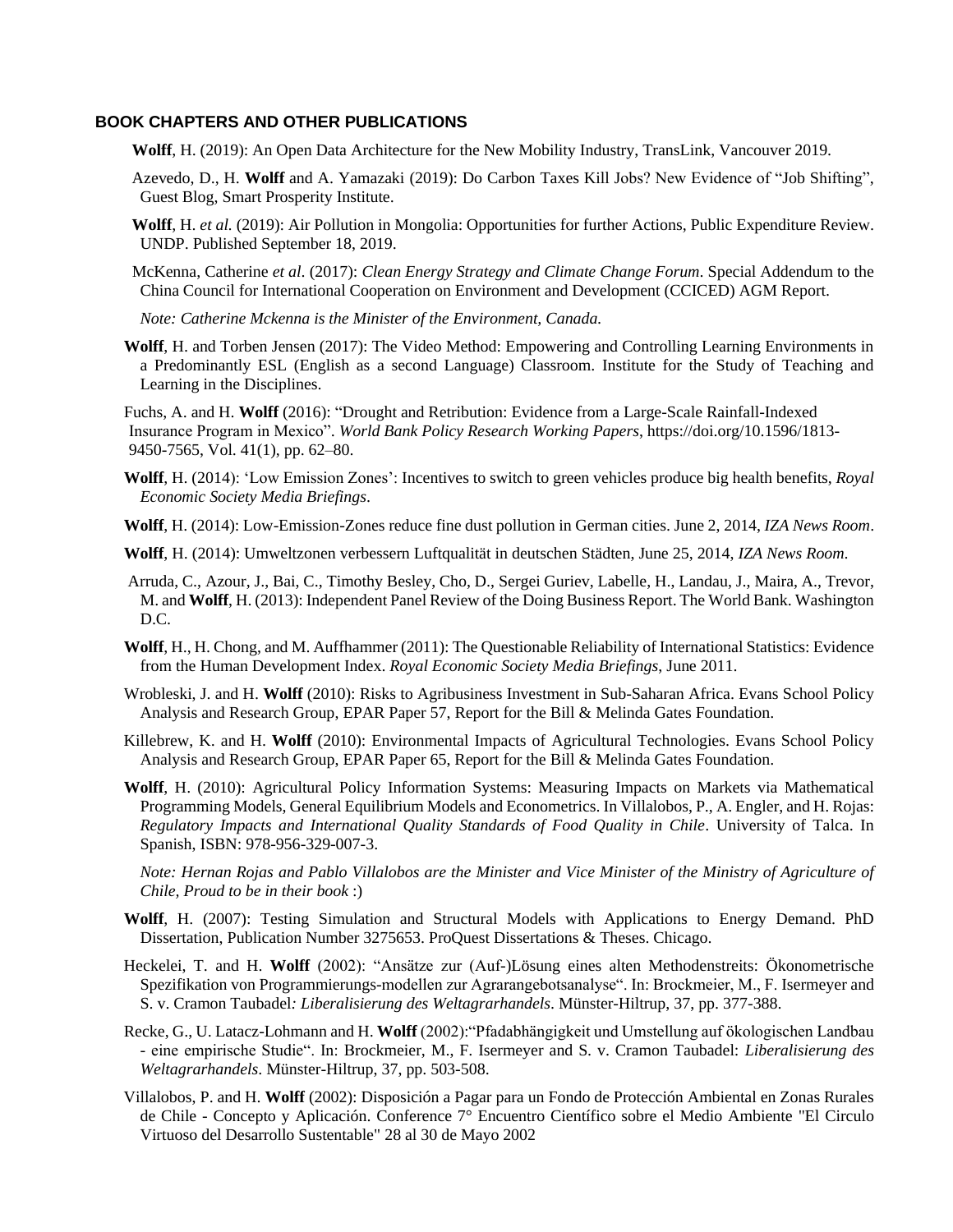- Sander, R., W. Britz, T. Heckelei and H. **Wolff** (2000): "Die Veränderung der regionalen Wettbewerbsfähigkeit der Ölsaaten- und Getreideproduktion unter dem Einfluß der GAP 1992 - Analyse auf Grundlage einer EU-weiten, regionalisierten Datenbasis". In: V. Alvensleben, R., Koester, U. and C. Langbehn: *Wettbewerbsfähigkeit und Unternehmertum in der Land- und Ernährungswirtschaft*, 36, pp. 21-28, Münster-Hiltrup.
- **Wolff**, H. (1999): "Economics of Tomato Production with special Reference to Aspects of Plant Protection: A Case Study of Two Tomato Production Systems in Brong-Ahafo Region, Ghana." CD included with two Scenario Programmes, Ghanaian-German Project for Integrated Crop Protection, GTZ, Eschborn. 131 pages.

## **SUBMITTED WORKING PAPERS**

"Sweet Home Alabama: Externalities of America's toughest Immigration Law", with Eric Adebayo (submitted).

- "Do Carbon Taxes Kill Jobs: Evidence of Heterogenous Impacts from British Columbia", (submitted), with D. Azevedo and A. Yamazaki.
- "Does Daylight Saving Time Burn Fat? Time Allocation with Continuous Activities". Revision requested at *Economica*, with M. Makino.

## **WORK IN PROGRESS**

"Antitrust Policy in the Digital Age: Open Data Architecture for the New Mobility Industry"

- "Bike sharing, bike infrastructure and congestion Evidence from NYC's Citibike", with Stefanie Braun and Stephen Rouse
- "Autonomous Vehicles, Quality of Life and City Development"
- "Choking behind the Wheel: The Effect of Air Pollution on Vehicle Accidents", with Maximilian Auffhammer and Maoyong Fan.
- "Nuclear Economics: Placement Decisions and Valuation of Amenities", with Skylar Olsen.

"Electricity Theft in India", with Wahid Abdallah

- "Are HOV lanes reducing congestion? Evidence from Los Angeles and Seattle", with Jonathan Hughes and Daniel Kaffine.
- "Traffic Accidents and Congestion Externalities: Evidence from California" with Shanjun Li.

## **HONORS**

- *Economic Policy Advisor to Chinese Government: Member of CCICED 2017, the high level advisory board of the Chinese Government on Environmental and Energy Policy (other members are Ministers of the Environment, CEOs of multinational companies)*
- *Appointed by the President of the World Bank. Dr. Jim Kim, to serve as a member of the Independent Panel (to evaluate the Doing Business Project by World Bank),* 2012-2013
- *Member of the Committee of Reviewers for the National Research Council to review the U.S. Government Concept and Measurement of "Sustainability", 2012*
- 2009 Ralph C d'Arge and Allen V. Kneese Award for Outstanding Publication in the *Journal of Environmental Economics and Management*

*Fleishhacker Foundation* and UC Berkeley Financial Award, 2004-2005

Scholarships: *German Academic Exchange Service* (DAAD), 2002-2003

*Most Original Masters Thesis of the year 1999*, Göttingen University, Faculty of Agricultural Sciences, 1999

#### **RESEARCH GRANTS (APPROVED)**

 *Revolutionizing the MaaS (Mobility as a Service) Industry in Greater Vancouver*, TransLink New Mobility Research, 2020-2021, C\$43,000.

 *The Effects of Multi-modal Trips on Ride-hailing and Public Transit,* Social Sciences & Humanities Research Council of Canada (SSHRC) SFU/SSHRC Small Research Grant Proposal # 23717*,* 2019-2021, C\$7,000.

 *A Framework for Aggregators Apps*, TransLink New Mobility Research, 2018-2019, C\$50,000.

*Carbon Taxes and Competitiveness: Firm Level Evidence from British Columbia*, Smart Prosperity Institute, 2019-2020, C\$40,000.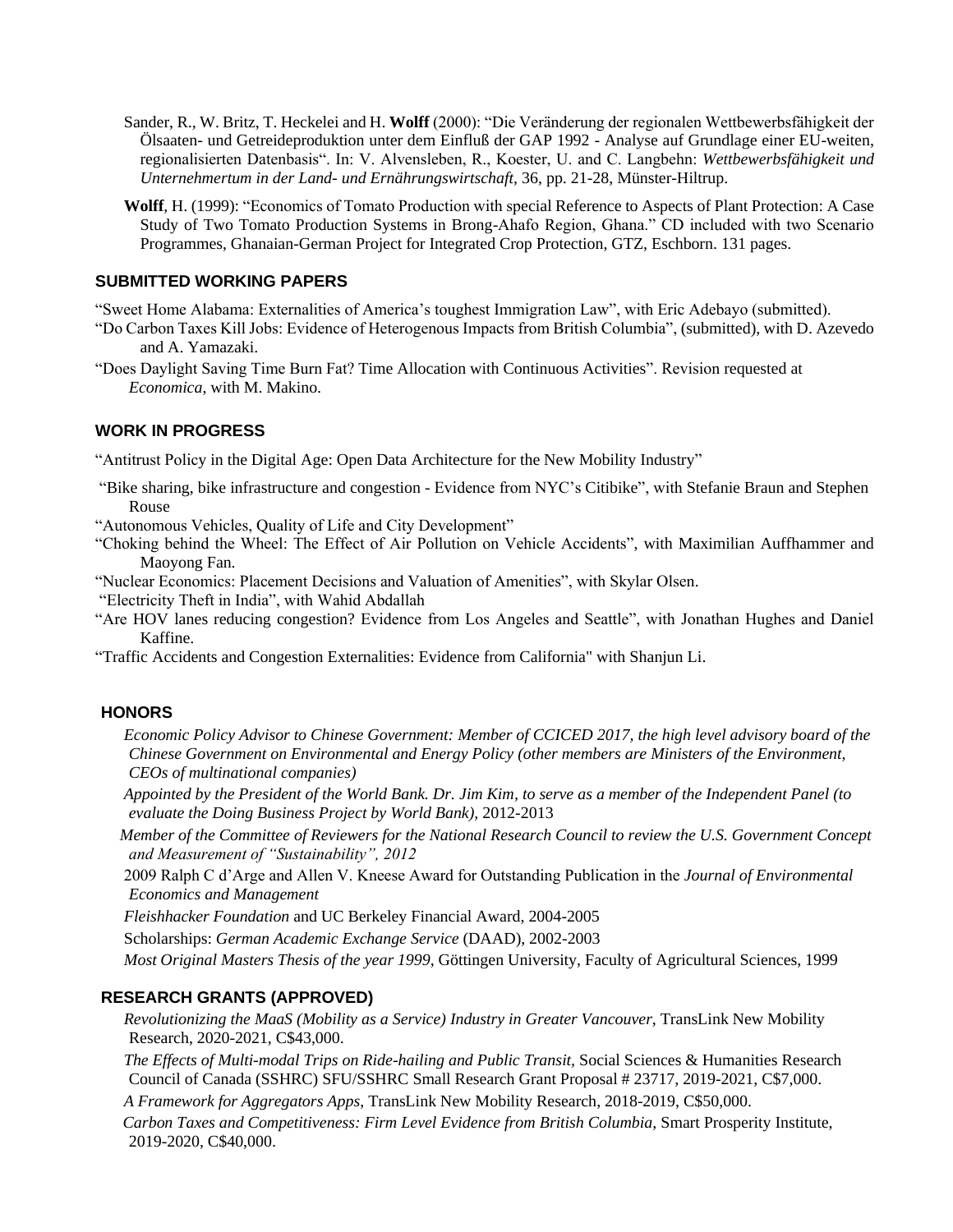*What happens when Payments Stop? Collective Resource Management under the Rise and Fall of Payment for Environmental Services*, National Science Foundation (NSF), with T. Hayes and F. Murtinho, 2017-2020, \$500,000 USD.

 *Fracking, Natural Gas, Coal and Air pollution: an Integrated Assessment,* Social Sciences & Humanities Research Council of Canada (SSHRC) ORS Proposal: 20586*,* 2017-2021, C\$131,667.

 *Do Carbon Taxes Kill Jobs: Evidence of Heterogenous Impacts from British Columbia*, Smart Prosperity Institute, 2017-2018, C\$28,200.

 *The Video Method: Empowering and Controlling Learning Environments in a Predominantly ESL (English as a second Language) Classroom*. Institute for the Study of Teaching and Learning in the Disciplines Grant, 2016- 2017, C\$5,000.

 *Influence of Economic Incentives on Common-Property Forest Management: Rural Decision Making in the Context of REDD+*, National Science Foundation (NSF) research grant No. 1156271, with T. Hayes and F. Murtinho, 2012-2015, \$450,000.

 *Are Energy and Capital Substitutes or Complements?* Center for Statistics and Social Sciences (CSSS), one-year research grant, \$24,765. 2011-2012.

*Air Pollution in Europe*, Royalty Research Fund, one-year research grant, \$40,000. 2008-2009.

 *Cross Regional Learning from Disaster Experiences*, National Science Foundation (NSF), with M. Hanemann *et al*., 2006-2010, \$749,446

 *Fighting over Aid: The Endogenous Choice of Development Indicators*, Institute on Global Conflict and Cooperation (IGGC) one-year research grant in development economics, with M. Auffhammer, 2006-2007, \$20,000.

#### **POPULAR MEDIA**

- My work on Ride Hailing and Mobility as a Service has been discussed on Radio, i.e. Interview with CBC News on September 5, 2019 and also discussed in News outlets such as in *Daily Hive*, January 21, 2019, and the *Vancouver Sun*, August 6 and August 10.
- Our work of the *Economic Policy Advisory Board* to the Chinese Government (CCICED) has been discussed on news channels worldwide. I contributed with several interviews to Chinese News Channels, December 9-11, 2017.

My work on the Volkswagen Emission Scandal has been discussed in *Wall Street Journal*, p.1-2, Jan 9, 2016

- Our work on the "Independent Panel" of the World Bank to review the *Doing Business* project has been discussed in the *Financial Times, The Economist* and the *Wall Street Journal* among others*,* October 2012 to June 2013.
- The paper "Classification, Detection and Consequences of Data Error: Evidence from the HDI" has been discussed in The Economist, printed version, January 8<sup>th</sup> 2011 as well as discussed in letters to the Editor by the UN. Also discussed in the *Wall Street Journal* in 2015, page 2.

The paper "Daylight Time and Energy: Evidence from an Australian Experiment" has been discussed

- on TV e.g.: ABC News (U.S. national), Bloomberg TV (U.S. national), KTVU/Fox (California), Channel 5 (California).
- on Radio e.g.: CBC (Canada national), CBS (USA), KQED (California), KGO (California).
- in press e.g.: *Wall Street Journal*, *Chicago Tribune*, *U.S.News*, *Federal Reserve Bank*, *Guardian* (UK), *National Geographic*.

Our work on Energy Economics and Energy Policy has been discussed

- in press e.g.: *Newsweek* (June 2022), *Seattle Times* (August 2015), *Seattle Post Intelligencer* (October 2008).
- various Pacific Northwest Radio stations.

Our work on Agricultural Commodity Prices has been discussed

- in press e.g.: *The Seattle Times* (April 2008).
- various Pacific Northwest Radio stations.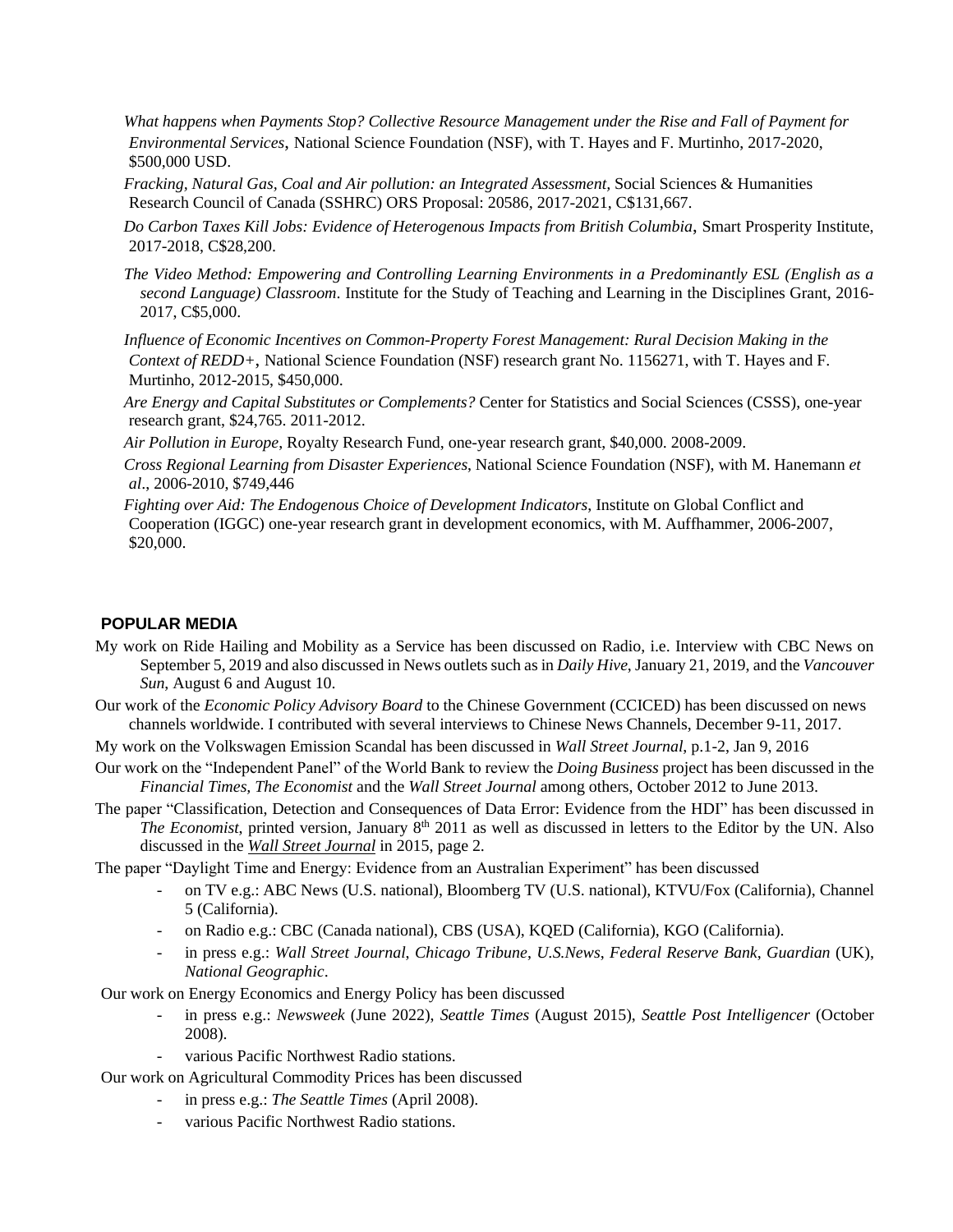#### **PROFESSIONAL REVIEW ACTIVITIES**

 **Economic Journals**: *American Journal of Agricultural Economics*, *American Economic Review*, *Applied Econometrics*, *B.E. Journal of Economic Analysis & Policy, Canadian Journal of Economics*, *Economic Journal*, *Energy Journal, Environment and Resource Economics*, *Empirical Economics*, *European Economic Review*, *European Review of Agricultural Economics*, *Economic Modeling, Journal of Agricultural Economics*, *Journal of Development Economics*, *Journal of Economic Dynamics and Control*, *Journal of Environmental Economics and Management* (Co-Editor since 2015)*, Journal of Housing Economics, Journal of Productivity Analysis, Journal of Political Economy, Journal of Public Economics, Journal of the Association of Environmental and Resource Economists* (Member of the *Editorial Council* since 2014)*, Journal of Urban Economics, Land Economics, Quarterly Journal of Economics, Resource and Energy Economics, Tourism Economics.*  **Interdisciplinary Journals**: *Science, Nature, Nature Climate Change*, *African Journal of Agricultural Research, Ecosystem Services, International Regional Science Review, Quarterly Journal of International Agriculture* **Grants**: *National Science Foundation: Reviewer of multiple CAREER grants in Division of Social and Economics Sciences, National Science Foundation: Reviewer of grants in SBE, National Science Foundation: Reviewer of grants in DRMS (Decision, Risk, and Management Sciences), The University of California Energy Institute (UCEI): Reviewer of California Energy Studies Proposals, University of Washington: Royalty Research Fund* **Books**: *Addison Wesley, Elsevier, Princeton University Press, Toronto University Press.*  **US Government**: *Member of the Committee of Reviewers for the National Research Council, U.S. EPA.*

#### **OTHER RESEARCH/CONSULTIING EXPERIENCE**

Advisor on Autonomous Vehicles and City Development at:

City of Bellingham, WA, 2018

Ministry of Transportation, Chile, 2017

Department of Transportation, King County, 2017

Advising Role at Translink's New Mobility Research, 2018-2019

Advising Role at Translink's New Mobility Lab, Westminster, January 2018

Advising Role at New Mobility Forum, Translink, Vancouver, December 2017

UNDP, Advising the Mongolian Government on Reducing Air Pollution, 2018-2019

Mexican Environmental Commission for the Megalópolis, Mexico City, 2014

 Member of the Independent Panel for the Review of 'Doing Business', Appointed by the President of the World Bank. Dr. Jim Yong Kim and headed by Minister Trevor Manuel, South Africa, 2012-2013.

 Participation in special lecture series for Primary, Middle and High School Teachers, Community College and In-Service Educators: Traffic, Air Pollution, Energy Conservation and Climate Change, University of Washington, 2011.

 Outreach in Washington D.C. Discussed the economics of carbon taxes and the "cap and trade system" with Senators and House Representatives (*Jim McDermott*, *Jay Inslee*, and offices of *Patty Murray* and *Maria Cantwell*) on the Hill in Washington D.C., November 2009.

Consultant, Department of Energy, *Evaluation of Energy Conservation Policies*, Washington D.C., 2008-2009.

- Research assistant, with Professor G. Imbens, UC Berkeley: (a) *Analysis of statistical methods for "data masking" in order to release sensitive individual datasets.* (b) *Estimating treatment effects using Markov Chain Monte Carlo techniques to obtain the distributions of the parameters of interest*, 2003-2004.
- Research assistant, with Professor R. Mittelhammer, Washington State University: *Developing Bayesian techniques to estimate multivariate polynomials subject to nonlinear inequality constraints*, 2002-2003.
- Research assistant, with Professor W. Henrichsmeyer, University of Bonn, Germany*: Developing Multi-Input-Multi-Output Models. Forecasting Long Run Demand and Supply for Agricultural Commodities subject to different WTO and European Agricultural Policy Instruments*, 1999-2002.
- *Ghana:* Fieldwork conducting surveys in a development project to optimize pesticide use and reduce externalities in intensive agricultural vegetable production, German Technical Co-operation (GTZ), Integrated Crop Protection/Ghana, 05 - 09/1998.
- *Guatemala:* Management of Restaurant in San Pedro, Lake Atitlan, 11/1993 03/1994.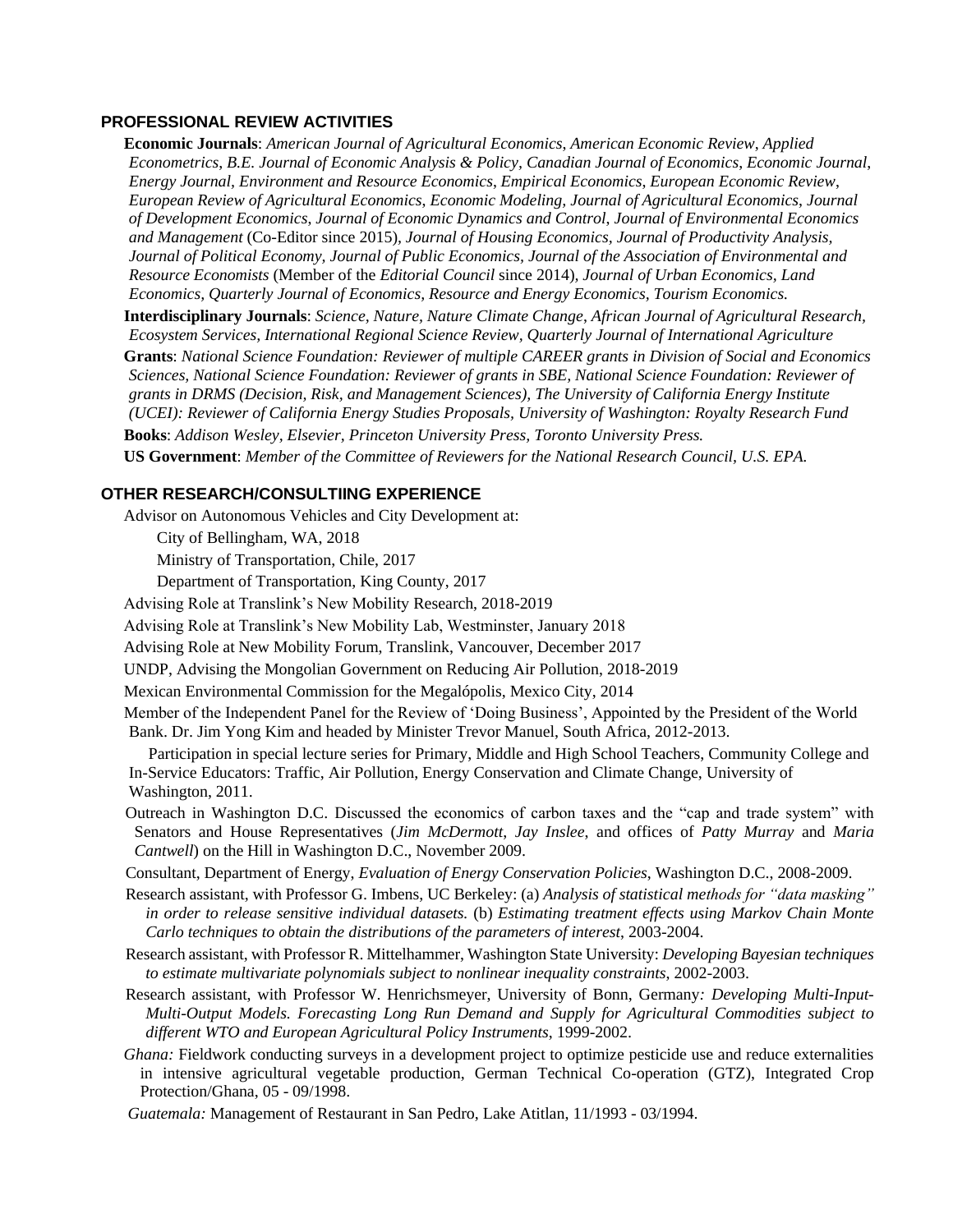## **CONFERENCE AND INVITED PRESENTATIONS**

 *Peer refereed conference contributions are indicated by\** Seminar, The Wharton School, University of Pennsylvania 2021 Seminar, London School of Economics (LSE), 2021 Seminar, Inforte, University of Tampere, Invited speaker at "Productizing APIs and Data for Ecosystems", 2021 Invited Speaker at APIDays Live Australia, Strategy Stream, Melbourne, 2020 Seminar, University of Amsterdam, 2020 Movmi Mingler, Vancouver, Academic Expert Presentation for the Mobility Industry, 2020 **Keynote Speaker** on Open Data and Decarbonisation: FIA, Santiago de Chile, January 2020  *Fédération Internationale de l'Automobile (FIA) is the governing body for world motor sport and the federation of the world's leading motoring organisations, with headquarter in Paris* Invited Speaker at #APIDays Helsinki, APIs, Platforms, and Ecosystems - Transforming Industries and Experiences, Helsinki, 2020 Seminar, University of Victoria, 2020 Seminar, London School of Economics (LSE), 2019 CUTA Annual Conference and Transit Show, Calgary 2019\* Seminar, Renmin University of China, Beijing, 2019 Panel Discussant at The Future of Mobility: Mobility as a Service Speaker Series, Vancouver 2019 Annual Conference of Association of Environmental and Resource Economists\*, Lake Tahoe, 2019 Canadian Transportation Research Forum\*, 2019 Seminar, TransLink Vancouver, 2019 World Congress of Environmental and Resource Economists*\**, Gothenburg, 2018 Annual Conference of the Canadian Economics Association*\**, Montreal, 2018 IZA Workshop on Environment and Labor Markets*\**, Bonn, 2018 ASSA Meetings*\**, Pennsylvania, 2018 Seminar, University Catolica, Santiago de Chile, 2017 Seminar, Western Washington University, Bellingham, 2017 Duke University, Kunshan, China, 2017 Seminar, Duke University, Kunshan, China, 2017 AURÖ*\**, DIW, Berlin, 2017 Seminar, Hong Kong Polytechnic University, 2017 ASSA Meetings*\**, Chicago, 2017 Seminar, Centre for European Economic Research (ZEW), Mannheim, 2016 Seminar, University of Heidelberg, 2016 Seminar, University of California, San Diego, 2016 Seminar, University of Miami, 2016 Seminar, Southern Methodist University, 2016 Seminar, Ball State University, 2016 Seminar, University of British Columbia, Sauder School of Business, 2016 Seminar, University of Hawaii, 2016 "Sustainable Urban Planning 2015 Research Symposium", George Washington University, Washington D.C., October 2015 Seminar, University of Missouri, 2015 **Keynote Speaker**, Effectiveness of Urban Pollution Control, International Symposium February 26-27, 2015, Graz, Austria, 2015 Seminar, University of Surrey, 2015 Seminar, University of Miami, 2015 Seminar, American University, 2015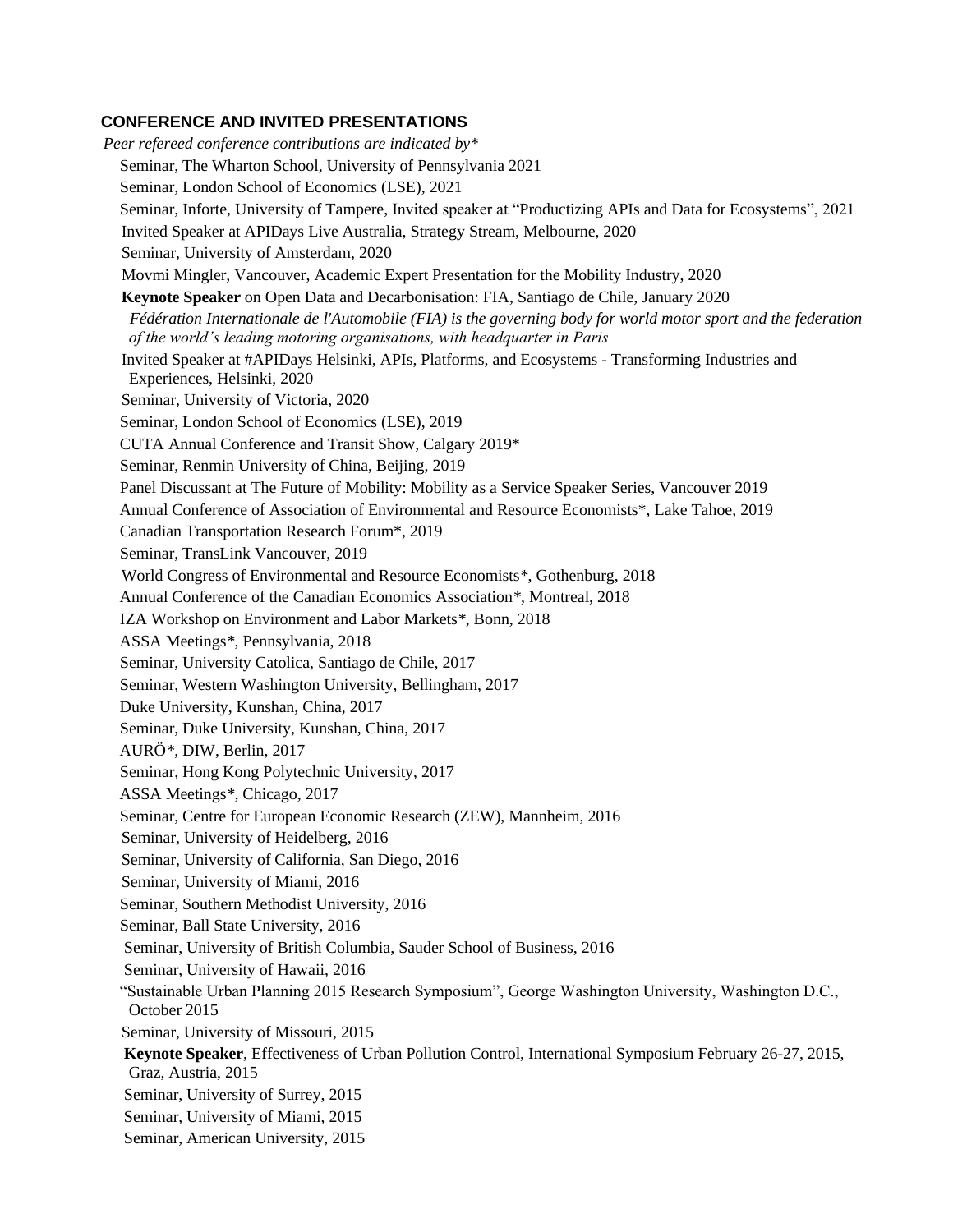Seminar, Washington State University, 2015 Seminar, Simon Fraser University, 2015 Seminar, University of Calgary, 2014 **Keynote Speaker**, Mexican Environmental Commission for the Megalópolis, Mexico City, 2014 Seminar, University of Bozen, 2014 Washington State University, 2014 World Congress of Environmental and Resource Economists\*, Istanbul, 2014 Seminar, University of Graz, 2014 Ausschuss für Umwelt und Ressourcenökonomik des Vereins für Socialpolitik, Oldenburg, 2014 Seminar, University of Vienna, BOKU, 2014 Seminar, University of Surrey, 2014 CESifo Area Conference on Energy and Climate Economics\*, Munich, 2013 Seminar, University of Graz, 2013 Seminar, University of Freiburg, 2013 Seminar, IZA, University of Bonn, 2013 Seminar, Oregon State University, 2013 Seminar, University of Maryland, 2012 Seminar, Resources for the Future, 2012 Seminar, University of Wisconsin, 2012 Seminar, Arizona State University, 2012 Seminar, Cornell University, 2012 Seminar, North Carolina State University, 2012 Seminar, University of Hamburg, 2012 Seminar, Lehigh University, 2012 Occasional Workshop on Environmental and Resource Economics\*, Santa Barbara, 2012 TREE Seminar, Duke & NCState, 2011 Seminar, University of Seoul, Korea, 2011 Seminar, CES-IFO Munich, 2011 NBER (National Bureau of Economic Research) Summer Institute\*, 2011 Annual Conference of Association of Environmental and Resource Economists\*, Seattle, 2011 Conference on the Economics of Adaptation to Climate Change in Low-Income Countries\*, George Washington University, Washington, D.C., 2011 Seminar, Department of Economics, University of Oregon, Eugene, 2011 Allied Social Science Associations (ASSA) Meetings\*, Denver, 2011 Public Lecture, University of Talca, Chile, 2010 Occasional Workshop on Environmental and Resource Economics\*, Santa Barbara, 2010 University of British Columbia 2010 Workshop on Environmental Economics and Climate Change, 2010 Seminar, Department of Economics, University of Kentucky, 2010 Seminar, Sauder School of Business, University of British Columbia, Canada, 2010 Seminar, Center for Studies in Demography and Ecology, University of Washington, 2010 Weihnachtstreffen deutscher Ökonomen im Ausland\*, Heidelberg, 2009 Occasional Workshop on Environmental and Resource Economics\*, Santa Barbara, 2009 Seminar, Department of Rural Economy, University of Alberta, Canada, 2009 Conference, 2009 Agricultural & Applied Economics Association\*, Milwaukee, 2009 Conference, 2009 Association of Environmental and Resource Economists\*, Vancouver, 2009 Conference, 2009 European Association of Environmental and Resource Economists\*, Amsterdam, 2009 Conference, 2009 NBER Conference "Climate Change" Past and Present", Boston, 2009 Conference, 2009 Pacific Conference for Development Economics\*, San Francisco, 2009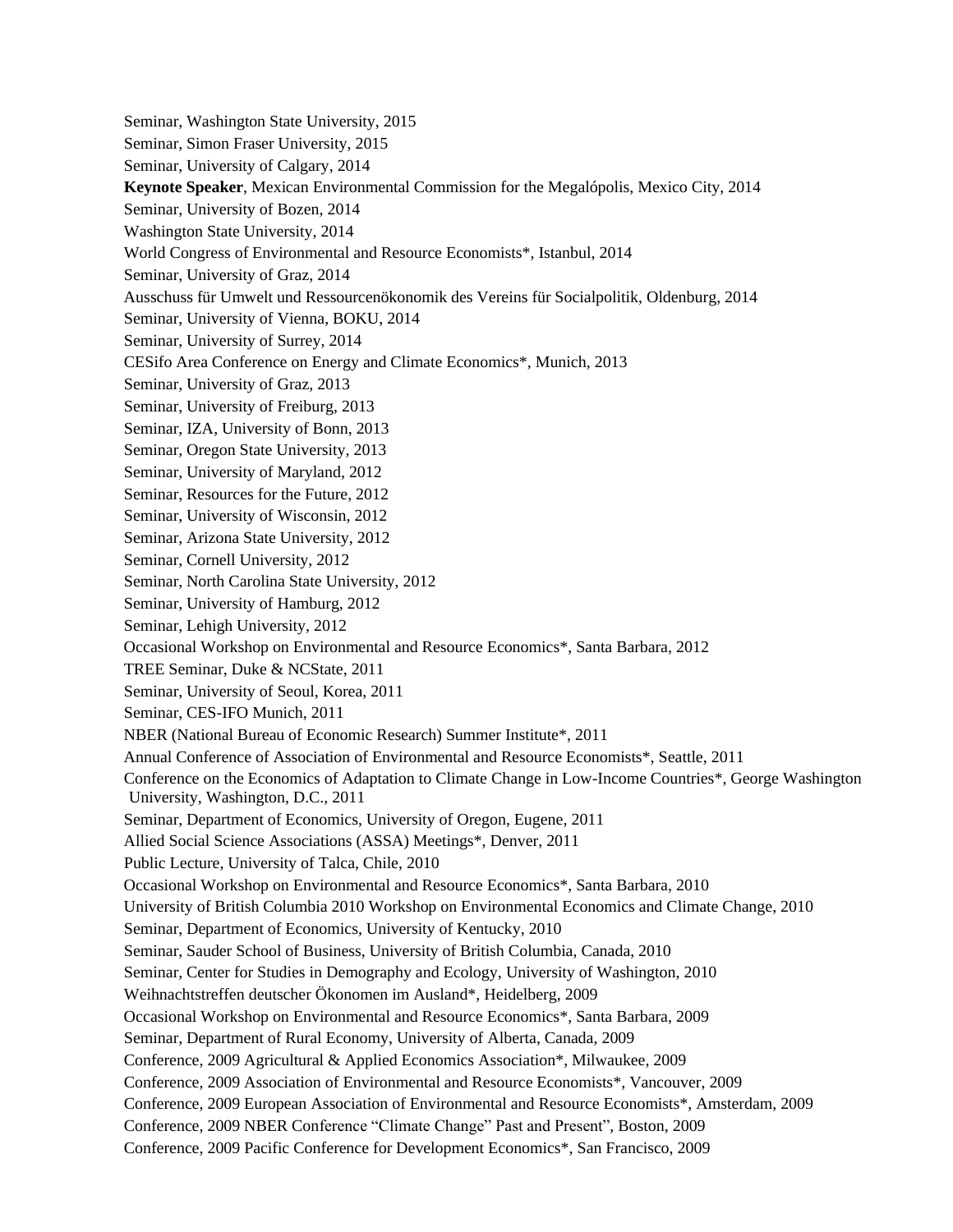Seminar, Department of Economics, University of Concepcion, Chile, 2008 Conference "Impacts of Food Quality and Safety Regulations", Talca, Chile, 2008 Seminar, Department of Statistics, University of Washington, 2008 Seminar, Pennsylvania State University, 2007 Seminar, University of Waterloo, Canada 2007 Seminar, Resources for the Future, 2007 Seminar, University of North Carolina, 2007 Seminar, University of Quebec, Canada, 2007 Seminar, Tulane University, 2007 Seminar, Williams College, 2007 Seminar, Arizona State University, 2007 Seminar, University of Nevada, 2007 Seminar, University of Alberta, Business School, 2007 Seminar, London School of Business, 2007 Seminar, Institute for the Future of Labor, Germany, 2007 Seminar, University of Washington, 2007 Seminar, Department of Agricultural and Resource Economics, UC Davis, 2007 Occasional Workshop on Environmental and Resource Economics\*, Santa Barbara, 2006. Environmental and Resource Economics Seminar, University of California, Berkeley, 2006. Seminar on Bayesian Inference in Econometrics and Statistics\*, University of Iowa, 2006. Seminar, Department of Agricultural Politics, University of Kiel, Germany, 2006. Econometric Society: North American Summer Meeting\*, Brown University, 2004. Econometric Society: European Meeting\*, Madrid, 2004. American Agricultural Economics Association (AAEA) Meeting\*, 2004. Summer Econometrics Workshop, University of California, Berkeley, 2004. Environmental and Resource Economics Seminar, University of California, Berkeley, 2003. Econometric Society: Latin American Meeting\*, Sao Paulo, Brazil, 2002. Tagung der Gesellschaft für Wirtschafts- und Sozialwissenschaften des Landbaus\*, 2001.

## **TEACHING EXPERIENCE**

 *Environmental Economics,* ECON 860, PhD course, Simon Fraser University, Summer 2017, 2018, 2019, 2021  *Environmental Economics Seminar,* ECON 460, Simon Fraser University, Fall 2016, Spring 2018, 2019, 2020, 2021, 2022

REMARK: I introduced a new teaching tool to 460: "The Video Method". This method is particularly beneficial for our international students. I wrote a detailed prescription and a report how to implement this method and today other professors are adopting it.

 *Directed Reading,* ECON 921, Simon Fraser University, Spring 2018, Fall 2019

 *Directed Studies,* ECON 398 for Camila Cordoba, Simon Fraser University, Spring 2017

 *Empirical Environmental Economics*: One week intense PhD course, Universidad Catolica, Chile, Fall 2017

 *Environmental Economics*, ECON436, undergraduate course, University of Washington

Quarters of Instruction: AU07, SP08, WI09, SP09, WI10, SP10, WI11, SP11, SP12, WI13, SP13, WI14, SP14, WI 15, SP15, AU15, SP16

*Environmental Economics*, ECON536, PhD course, University of Washington

Quarters of Instruction: SP08, SP09, SP10, SP11, SP12, SP13, SP14, SP15, SP16

 *Econometric Theory and Practice*, ECON482, undergraduate course, University of Washington Quarters of Instruction: WI11, WI14, WI15

PhD block course in *Econometric Methods and Environmental Economics*, University of Cologne, 2012

PhD block course in *Environmental Economics*, Ludwig Maximilian University, Munich, 2011

*Econometrics*, ECON581, PhD course, University of Washington, 2009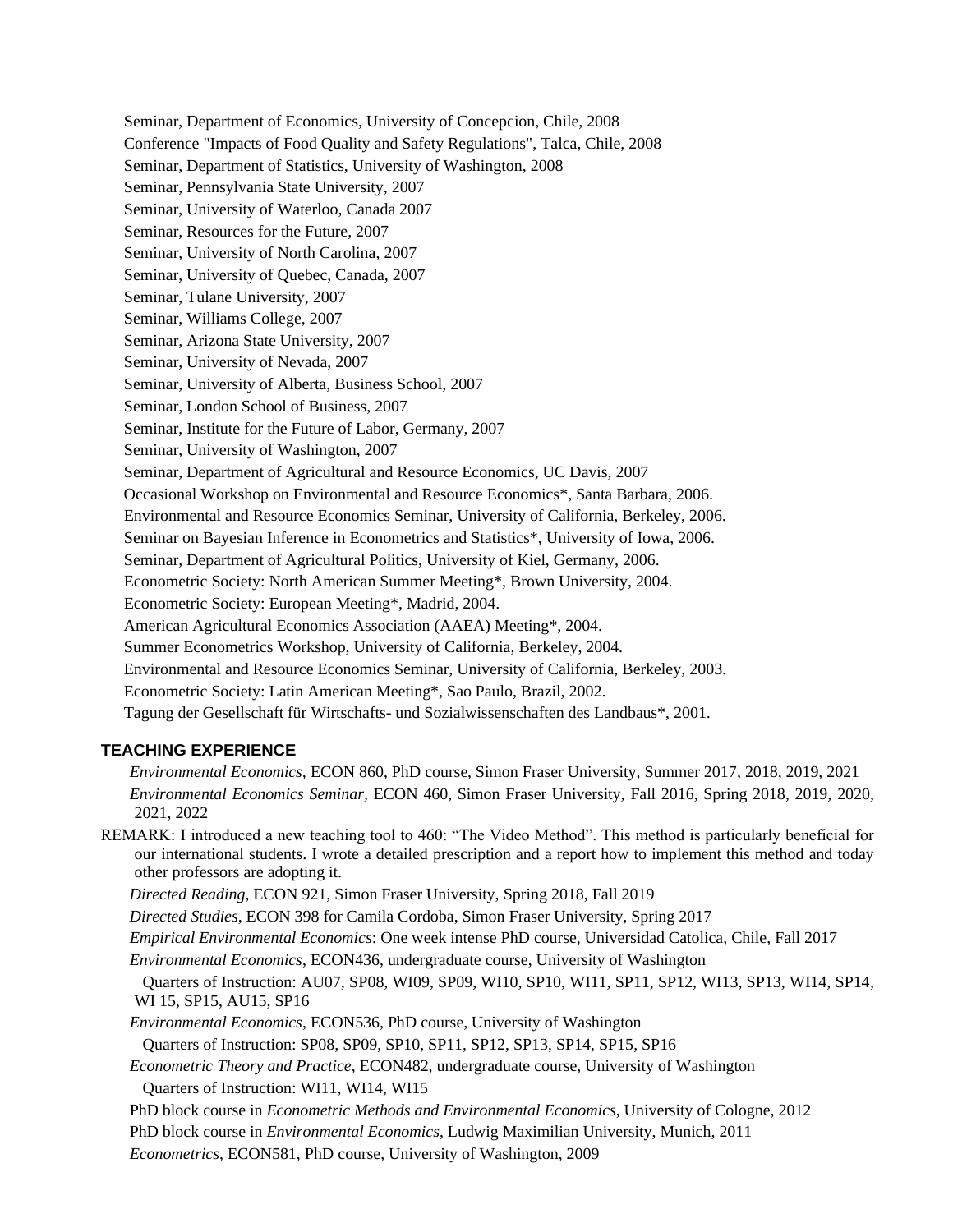*Applied Econometrics*, ARE213, PhD level course, Graduate student instructor with Prof. Guido Imbens, 2006 *Probability and Statistics*, ARE211, PhD level course at UC Berkeley, with Jeffrey LaFrance, 2004 *Mathematical Methods*, ARE210, PhD level course at UC Berkeley, with Leo Simon, 2004 *Econometric Methods*, lecturer twice at University of Bonn in 1999-2002 *Welfare Analysis*, Lecturer at University of Bonn in 2001-2002 *Macroeconomics,* Student instructor at University of Bonn in 1999

## **CURRENT and FORMER PhD STUDENTS**

 Esmaeli, Izadi, PhD (Chair), since 2019, Simon Fraser University Fei Yu, PhD (Chair), since 2019, Simon Fraser University Minoru Higa, PhD (Chair), since 2019, Simon Fraser University Clemens Possnig (Economics, UBC), PhD, Committee Member, since Spring 2019, University of British Columbia Cheng Chen (Business School, UBC), External examiner with Professor Werner Antweiler and Professor Sanghoon Lee, since Spring 2019, Sauder School of Business, University of British Columbia Chandan Bhardwaj (REM, SFU), PhD, Committee Member, since Fall 2017, Resource and Energy Management, Simon Fraser University Eric Adabayo, PhD (Chair), since 2017, Simon Fraser University Shamma Adeeb Alam, PhD (Chair), 2014, Assistant Professor, Dickinson College *Shamma won the best paper of the year award twice, in 2014 and 2011.*  Skylar Olsen, PhD (Chair), 2014, Director of Economic Research at *Zillow*, Seattle Danny Brendt, PhD (Chair), 2013, Assistant Professor, Penn State University *Danny won the Ensley Fellowship and the ASU pre-doctoral fellowship* Joe Dieleman, PhD (Chair), 2013, Assistant Professor, University of Washington and Institute for Health Metrics and Evaluation *Joe won the Best Graduate Paper in Microeconomics Award, 2010.*  Dan Wang, PhD (Member), 2013, *Center for Chinese Agricultural Policy*, Chinese Academy of Sciences, Beijing Momoe Makino, PhD (Member), 2011, Research Fellow at the *Institute of Developing Economies* in Japan Wahid Abdallah, PhD (Member), 2011, Assistant Professor, BRAC University, Bangladesh Chair of doctoral supervisory committee of Lisa Perry (Economics), in progress *Lisa won the Ensley Fellowship* Member of doctoral supervisory committee of Stefan Sharkansky (Statistics), 2015

## **FORMER HONORS STUDENTS**

 Thesis advisor of David Davis (Economics – Honors Directed Study), June 2008 Thesis advisor of David Vitale (Economics – Honors Directed Study), June 2009 Thesis advisor of Milun Zhang (Economics – Honors Ad Hoc Thesis), April 2010 Thesis advisor of Po Y.L. Kaboo Leung (Economics – Honors Directed Study), May 2010 *Kaboo's thesis won the best undergraduate thesis of the year 2010 award.*  Thesis advisor of Teresa Ai-Shiung Teng (Economics – Honors Directed Study), May 2011 *Teresa's thesis won the best undergraduate thesis of the year 2011 award.*  Thesis advisor of Suhartini Cuarsa (Economics – Honors Directed Study), May 2013 Thesis advisor of Megan Mao (Economics – Honors Directed Study), May 2013 Thesis advisor of Reid Johnsen (Economics), May 2014 *Reid accepted a PhD fellowship at UC Berkeley* Thesis advisor of Wenhua Liu (Stephanie) (Economics), May 2014 *Stephanie's thesis won the best undergraduate thesis of the year 2014 award. She is now PhD student at UW.* Thesis advisor of Shuyu (Sherry) Jia (Economics), May 2015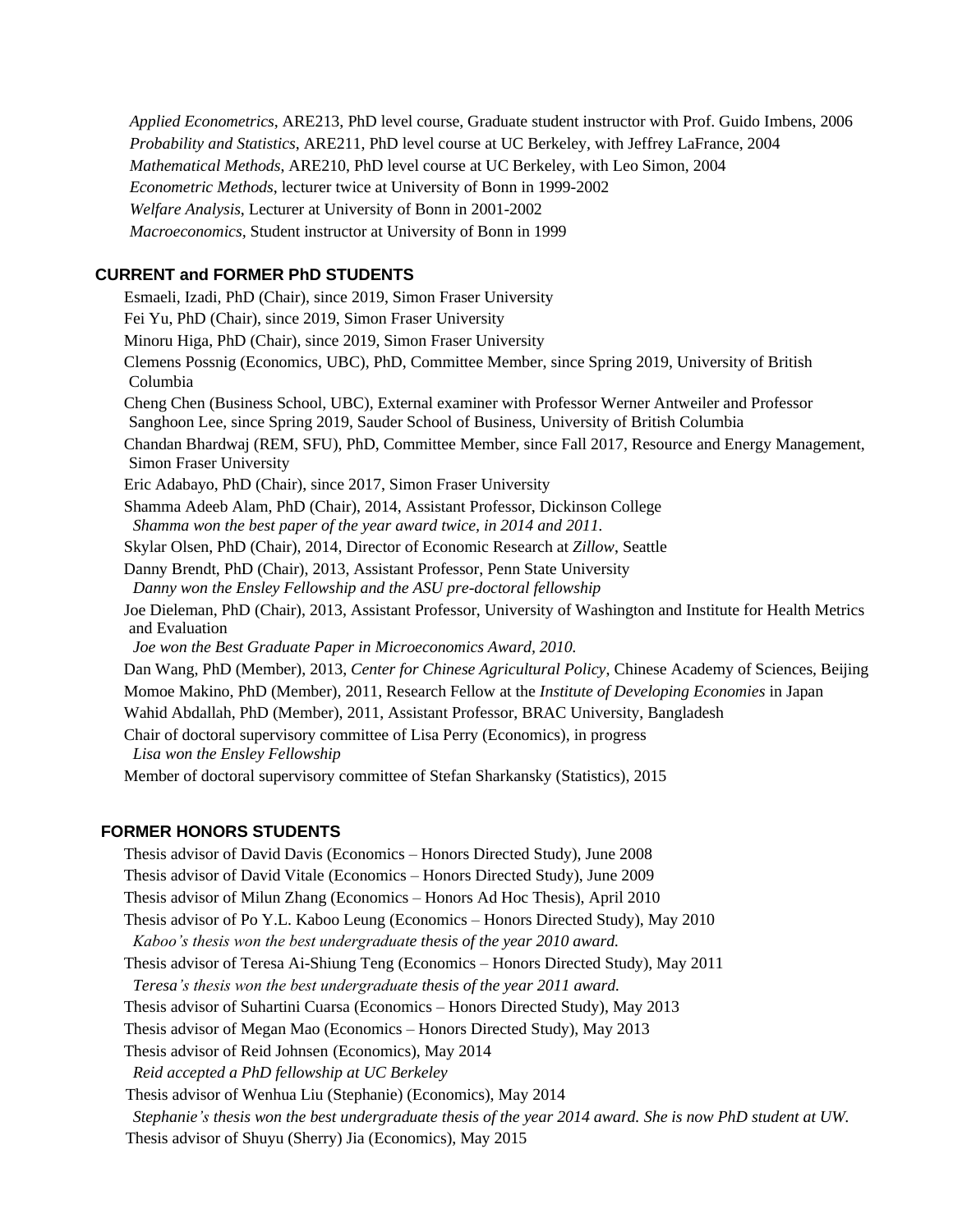Thesis mentor of Deven Azevedo (Economics), May 2018

*Deven won the Dean's Convocation Medal as well as several best undergraduate thesis of the year awards.*  Thesis mentor of Torben Jensen (Economics), May 2018

# **SUPPORTED RA STUDENTS THROUGH EXTERNAL GRANTS**

 June Nguyen, undergrad student, Economics, SFU, RA, since April 2022 Yee (Archer) Ching Ng, undergrad student, Economics, SFU, RA, since April 2022 Nailing Xue, undergrad student, Economics, SFU, RA, since April 2021 Jack Madison, undergrad student, Economics, SFU, RA, April 2020 – May 2021 Lan Zhang, undergrad student, Economics, SFU, RA since May 2021 Amit Sidhu, undergrad student, Economics, SFU, RA since September 2021 Raymond de Pencier, undergrad student, Economics, SFU, RA April 2020 - May 2021 Usama Toor, undergrad student, Economics, SFU, RA since May 2021 Garrett Possnig, PhD student, Economics, SFU, RA since January 2019 Clemens Possnig, PhD student, Economics, UBC, RA since January 2019 Akio Yamazaki, PhD student, Economics, Calgary, RA 2017-2019. Today Akio accepted an Assistant Professor at *National Graduate institute for Policy Studies* (GRIPS) Kohbod Khandan-Barani, undergrad student, Economics, SFU, RA since May 2019 Zoe Fajber, undergrad student, Economics, SFU, RA since May 2019 Jordan Hutchinson, undergrad student, Economics, SFU, RA, 2018-2019. Today at *Bank of Canada* Albert Kho, undergrad student, Economics, SFU, RA, 2018 Rhys Godin, undergrad student, Economics, SFU, RA, 2018 Matthew Tang, undergrad student, Economics, SFU, RA, 2018 Stephen Rouse, Master student, Economics, SFU, RA, 2018. Today Senior Economist at *BC Public Services*, Victoria Deven Azevedo, undergraduate student, Economics, SFU, RA 2016-2018. Today Master Student at LSE Torben Jensen, Master student, Economics, SFU, RA 2016-2017, Today Policy Analyst at *Natural Resources Canada* Eric Adebayo, PhD student, Economics, SFU, RA 2016-2017. Camila Cordoba Cadena, undergraduate student, Economics, SFU, RA 2016-2017, Master Student at *Toulouse School of Economics*. Skylar Olsen, PhD student, Economics, UW, RA. Today she is Director of Economic Research at *Zillow*, Seattle Danny Brendt, PhD student, Economics, UW, RA. Today: Assistant Professor at *Penn State University Danny won the Ensley Fellowship and the ASU pre-doctoral fellowship* Momoe Makino, PhD student Economics, UW, RA, Today at Research Fellow at the *Institute of Developing Economies* in Japan Mingyuan Hua, undergraduate student Economics, UW, RA. Today he is product manager at City Commercial Bank, China. Liang Ma, undergraduate student Economics, UW, RA. Wenhua Liu, undergraduate student Economics, UW, RA.

 Lisa Perry, PhD student Economics, UW, RA, Today Director at *EMI Consulting*, Seattle. *Lisa won the Ensley Fellowship*

# **UNIVERSITY COMMITTEES AND SERVICES**

ASSA-AERE Program Committee, 2020-2023

 Leading to this role, over the last 10 years, I have been a regular discussant, chair of sessions etc. at the NBER, ASSA, EAERE, WCERE and AERE Meetings. In addition, I served as Member of Scientific Program Committee for the WCERE 2018 Conference Member of Scientific Program Committee for the EARE Conference, since 2012

Member of Scientific Program Committee for the AERE Conference, since 2012